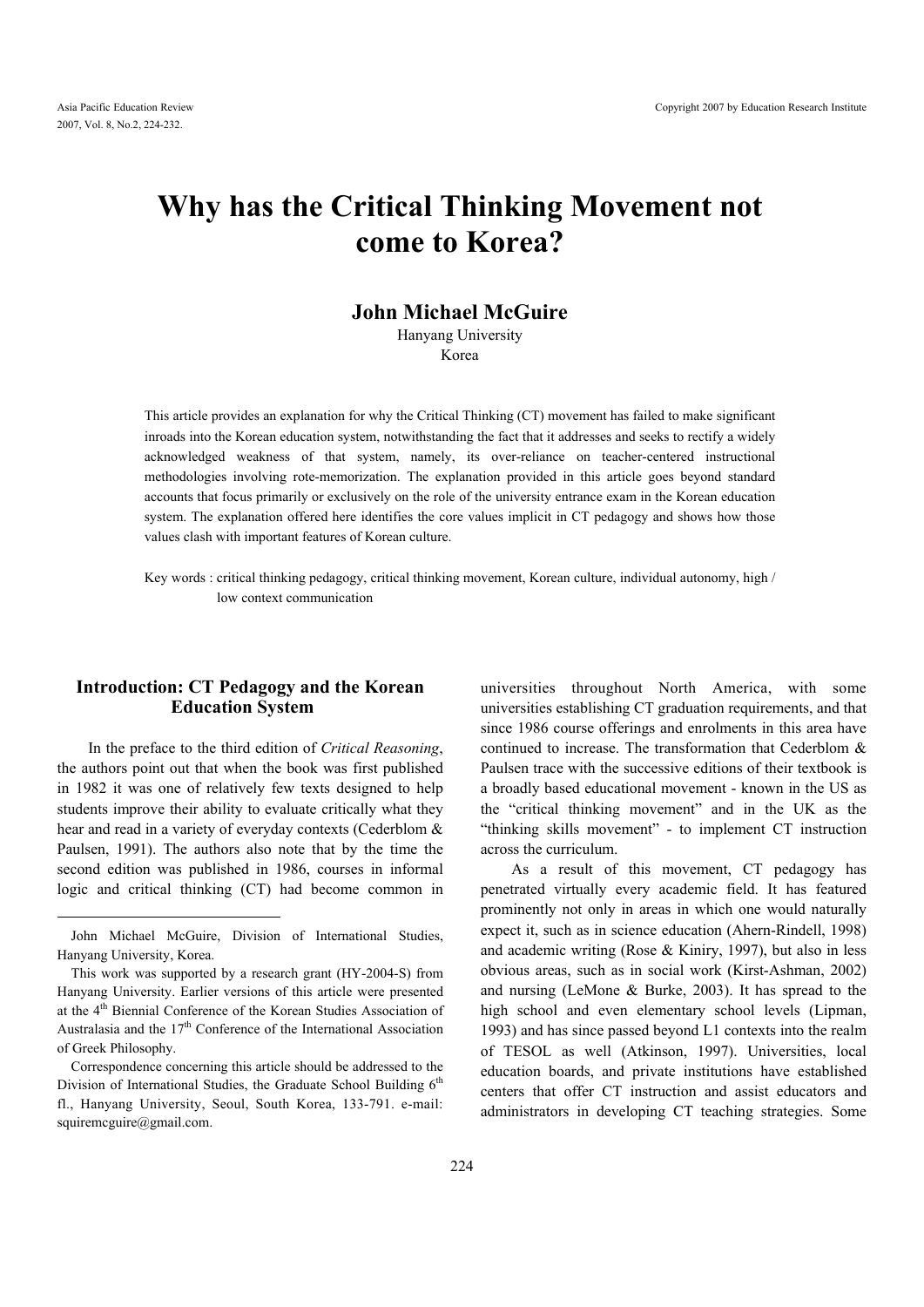universities have established entire academic programs based on CT pedagogy, others have established programs that take as their foundation the development of CT skills, and still others have embraced CT pedagogy in their conceptual frameworks and mission statements. At this point in time, CT is much more than just another undergraduate course; CT pedagogy has become an instructional methodology or a guiding educational philosophy for many teachers, academic programs, and educational institutions throughout much of the Anglo-American world and beyond.

In Korea, however, the CT movement has yet to make significant inroads. While there are limited course offerings in formal or informal logic at the university level, there has been no serious or sustained effort to spread CT pedagogy *across the curriculum* or throughout the education system in Korea. Nor have many Korean educators or educational institutions embraced CT pedagogy as an instructional methodology or educational philosophy. A 1998 OECD study of the South Korean education system concluded that it continues to employ formal teaching methods that emphasize the "memorisation of fragmentary information" rather than teaching approaches that foster critical and creative thinking skills (OECD, 1998, p. 144). Critics of the Korean education system have been voicing such complaints for decades, and partly as a result of these criticisms there have been countless attempts to reform the system. Yet despite such efforts, the dominant educational philosophy in Korea remains focussed more on the transmission of knowledge than on the nurturing of thinking skills. Indeed, the Ministry of Education officials who requested the OECD to examine and report on the Korean education system described it as "excessively geared toward preparation for college [entrance] examinations" and claimed that the "memorisation of knowledge … [is] the rule rather then the exception" (OECD, 1998, p. 25). Other critics have concurred that the university entrance exam is "driving the entire educational system," which has been "reduced to little more than the preparation for and taking of multiple choice exams," and that this exam-driven education system has "stifled creativity" and "hindered the development of analytical reasoning" (Seth, 2002, p. 169).

There can be no doubt that the university entrance exam has played an unusually important role within the Korean education system and modern Korean society as a whole, and there must be at least some truth to the critics' complaints that the national obsession with the university entrance exam—an exam consisting solely of multiple-choice questions based mostly on matters of fact—has hindered more than it has promoted critical and creative thinking skills. However, it is

ultimately a mistake to explain the relative absence of CT pedagogy within the Korean education system simply in terms of the nation's system for admission to university.

One problem with this explanation is that it is only at the primary and secondary levels that education is geared toward preparation for the university entrance exam; at the university level, the purpose of education is obviously something other than to prepare students for admission to enter university. However, even at the university level in Korea, there is little evidence of student-centred teaching methodologies that foster critical thinking skills and encourage students to challenge their teachers or what they teach in any serious way. In order to explain the relative absence of CT pedagogy at the university level in Korea, one must obviously appeal to something other than, or in addition to, the university entrance exam.

A second problem with the foregoing explanation is that it sheds no light at all on why the entrance exam has remained a permanent fixture of the Korean education system despite such widespread dissatisfaction with it. Seth (2002) writes that "Both the public and officials have widely criticized examination preparation as the center of learning…Yet a century of reform efforts has resulted in only an intensification of this phenomenon" (p. 4). Exactly why has it been so difficult for Koreans to free themselves from what they describe as an "examination hell," a phenomenon that ultimately oppresses the entire populace? In order to answer this question, it is necessary to look beyond the university entrance exam to the social forces that support and sustain it.

A third problem with the suggestion that the university entrance exam is responsible for the relative absence of CT pedagogy in Korea is that there is no essential connection between objective-style examinations and teaching methodologies based on rote memorization. Nor is there any reason why an objective-style examination could not be used to promote critical and creative teaching pedagogies. Indeed, some of the most widely used tests of CT—for example, the Watson-Glaser Critical Thinking Appraisal—consist exclusively of multiple-choice questions. Thus, to whatever extent the university entrance exam in Korea does contribute to the relative absence of CT pedagogy, it has less to do with the fact that there is such an exam and more to do with the specific nature of the exam.

What is needed then is a deeper explanation, one that will shed light not only on the relative absence of CT pedagogy in the Korean education system, including at the university level, but also on the Korean fixation with a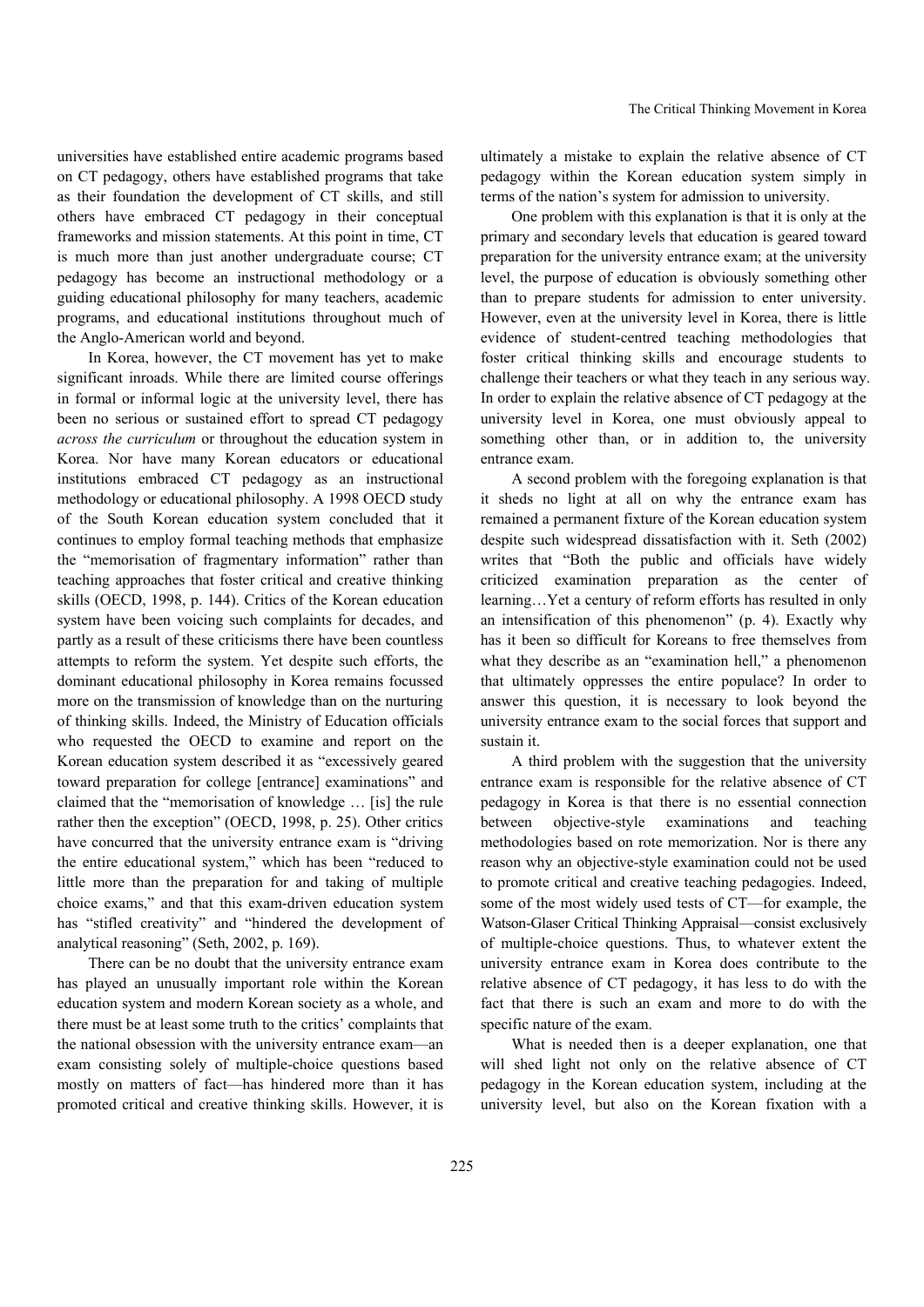particular form of entrance examination, one which may reinforce uncritical teaching methodologies based on rotememorization. The search for the correct explanation has been a concern of Korean educators for decades, and while most have focussed on the importance of the university entrance exam, other suggestions have been raised. Kim (1985) explains the "lack of critical inquiry in the [Korean] educational process" in terms of several factors, one of which is "a long heritage [in Korea] of a passive, unquestioning role for students" (p. 10). In speaking of "roles," Kim suggests that the absence of CT pedagogy has something to do with the way in which Korean students are *socialized*. As is shown in more detail below, there is indeed evidence that CT pedagogy is associated with specifically Anglo-American patterns of socialization and that children of other cultures, including many Asian cultures, are socialized in ways that conflict with some of the goals or presuppositions of CT pedagogy. Kim's suggestion is therefore a profitable one insofar as it leads one to reflect upon features of Korean culture in seeking to understand the relative absence of CT pedagogy in the Korean education system.

 In what follows this suggestion is pursued in an attempt to provide a deeper explanation for why the CT movement has so far failed to permeate the Korean education system; the explanation provided below shows how the values implicit in CT pedagogy clash with important features of Korean culture. The remainder of the article is organized as follows. In Section 2, CT and CT pedagogy are characterized. In Section 3, the principal justifications that have been offered in support of CT pedagogy are summarized and the dominant values implicit in CT pedagogy are identified. In Section 4, it is argued that these justifications for CT pedagogy are problematic within the context of Korean culture. $<sup>1</sup>$ </sup>

## **Characterizing CT and CT Pedagogy**

Dewey (1909) defines CT as the "Active, persistent, and careful consideration of a belief or supposed form of knowledge in the light of the grounds which support it and the further conclusions to which it tends" (p. 6). In using the terms "active" and "careful," Dewey contrasts CT with "passive," "unreflective" thought. Furthermore, his definition highlights the importance of the grounds and consequences of our beliefs. For Dewey, and for all of those who work in the CT tradition, the concern is not so much on *what* one believes, but rather on the reasons *why* one believes it and the question

of whether or not one *should* believe it.

Brookfield (1988) regards CT as a matter of "reflecting on the assumptions underlying our and others' ideas and actions, and contemplating alternative ways of thinking and living" (p. x). Moore and Parker (1989) define CT as "the careful and deliberate determination of whether to accept, reject, or suspend judgment about a claim" (p. 3). They also assert that CT involves several skills or abilities, including the ability to listen and read carefully, to evaluate arguments, to look for and find hidden assumptions, and to trace the consequences of a claim. Cederblom and Paulsen (1991) take CT to be a collection of procedures that enable one to make decisions concerning what to believe, an ability that they contrast with passive reading or listening and mere disagreement. Thomson (1999) describes the following three abilities as the important aspects of CT: the ability to understand and evaluate arguments, the ability to make wellreasoned decisions, and the tendency to be fair-minded. Ennis (1992) defines CT as a process of "reasonable reflective thinking focused on deciding what to believe or do" (p. 6), and Norris and Ennis (1989) list the following skills as being essential to CT: analyzing arguments, asking and answering questions that clarify and challenge, judging the credibility of sources, making and judging observations, deductions, inductions, and value judgments, defining terms, judging definitions, identifying assumptions, and deciding on action.

The foregoing should suffice to demonstrate that while there are variations in the definitions of CT found in the literature there is broad agreement on the skills or dispositions involved in CT. In particular, CT is widely regarded as involving a set of cognitive skills or dispositions that enable one to evaluate claims and arguments and make rational decisions concerning what to believe or do. The specific skills that the foregoing writers agree are involved in CT include the following:

- 1. Recognizing reasons and conclusions in linguistic communication.
- 2. Identifying vague or ambiguous language.
- 3. Clarifying terms.
- 4. Identifying hidden assumptions.
- 5. Tracing consequences.
- 6. Evaluating claims against evidence.
- 7. Spotting fallacies.
- 8. Weighing alternatives.
- 9. Articulating one's own views in a fair-minded way.

The list is representative, but is not intended to be exhaustive. For the purposes of this article, it will suffice merely to have a basic idea of the skills that are thought to be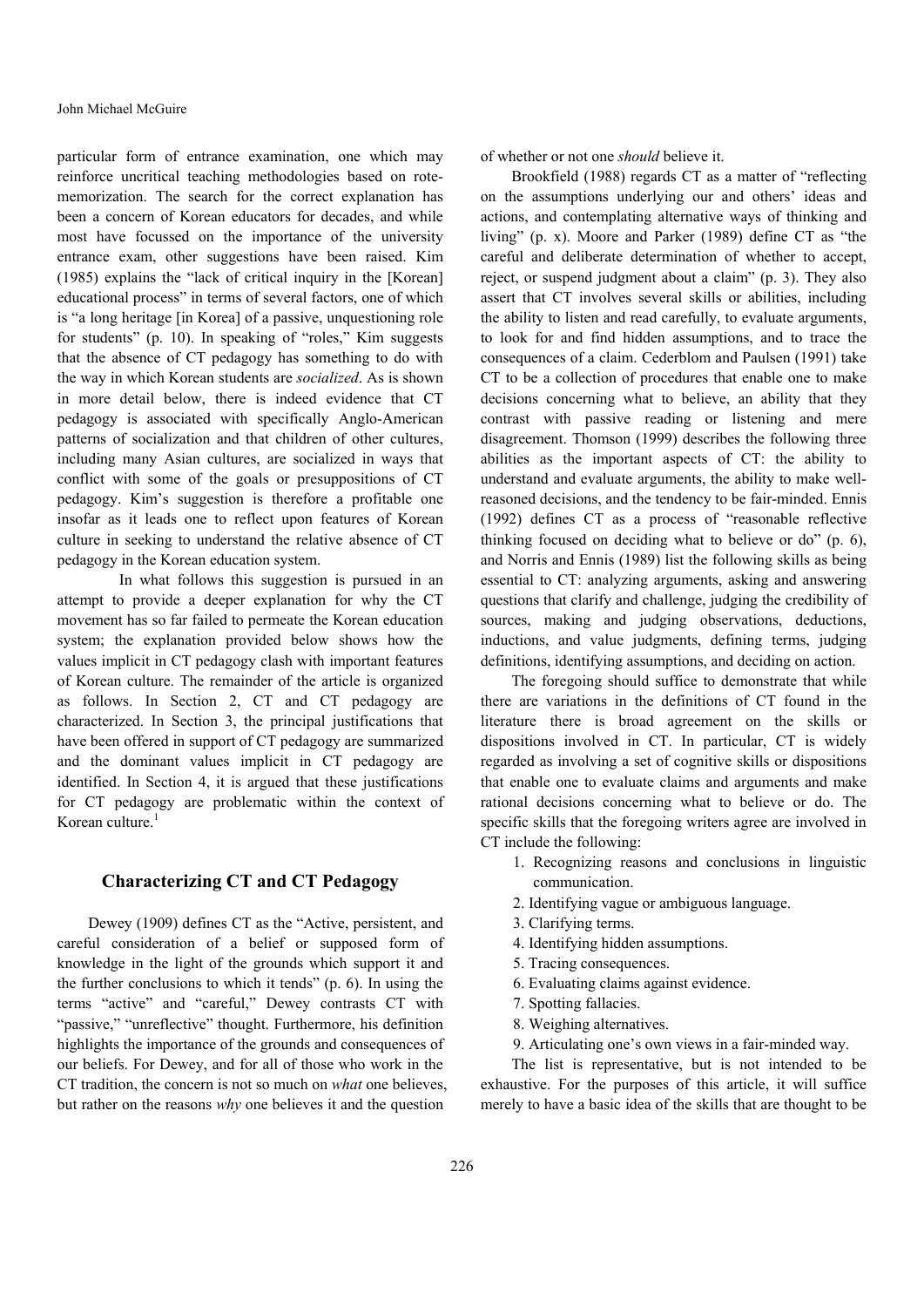involved in CT; nothing in what follows depends on any specific definition of CT.

One may safely assume, then, that the aim of CT pedagogy is to instill or nurture in students skills or dispositions of the sort mentioned above. In order to identify the values implicit in CT pedagogy, it is instructive to ask what further purposes these skills might serve or why it is thought that they are worth nurturing.

## **Justifying CT Pedagogy**

"The ability to think critically," Moore and Parker (1989) assert, "is vitally important. In fact our lives depend upon it, since the way we conduct our lives depends on what claims we believe" (p. 3). Their claim is that CT is essential to rational decision-making and that the ability to make rational decisions is necessary for one's very survival. In a similar but slightly more modest tone, Cederblom and Paulsen (1991) assert that CT pedagogy promotes substantial social values, such as defence against our vulnerability as citizens in a society increasingly ruled by experts; they write that, "Even though we might not be experts, we can mitigate our status as amateurs by honing our reasoning skills" (p. 6).

Lipman also sees a connection between CT pedagogy and self-defence; he writes that, "whenever we make a claim or utter an opinion, we are vulnerable unless we can back it up" (1991, p. 117). When our opinions come under fire, to what do we appeal? In answering this question, says Lipman, we are led to see that claims and opinions must be supported by reasons. Closely connected with the idea of one's defence against vulnerability is the idea of personal freedom or autonomy, and this is a connection that Lipman makes explicit when he writes that students must be encouraged to become critical thinkers "as a step towards their own autonomy" (Lipman, 1991, p. 118).

Thomson (1999) focuses on the role that CT can play in resolving ethical dilemmas. According to Thomson (1991), CT is important because it enables one to make ethical decisions for oneself, which serves the additional goal of enabling one to take further control of one's life (p. 1). Brown and Keeley (1994) echo this last claim when they write that CT improves one's self-confidence by increasing one's sense of "intellectual independence" (p. 2).

Further support for this connection between CT and autonomy or independence is provided by Ruggiero (1995) who writes that, "We are not individuals automatically; rather we become individuals by our willingness to realize our

potential and our effort to be "self-aware, self-critical, selfenhancing" (p. 39). In particular, Ruggiero believes that CT promotes independence by helping one to avoid blind conformity and self-deception. Ruggiero further claims that CT serves the following two positive functions: a) it helps to clarify or refine ideas and thereby leads to better ideas, and b) it improves one's ability to persuade others of one's ideas. "The best idea in the world," Ruggiero writes (1995), "is of little value until others are persuaded of its worth" (p. 142).

This last point is also emphasized by those, such as Chaffee (1985) and Hammond (1989), who promote CT within the context of improving one's linguistic skills. Indeed, the primary aim of Chaffee's text is to develop students' language skills along with their ability to think, but these are not regarded as distinct aims; rather, it is assumed that by improving the latter skill one automatically improves the former skills. Thus, Chaffee (1985) writes that "since language and thinking are so closely related, how well we do with one is directly related to how well we do with the other" (p. 244).

Finally, CT pedagogy has also been justified on the basis of explicitly political considerations. Lipman (1991) claims that the following sort of argument has been endorsed by a great many thinkers, including John Locke: since democracies put political power into the hands of ordinary citizens, democracy functions best with reasonable citizens; and since CT pedagogy improves one's ability to reason, CT pedagogy promotes well-functioning democracies. Lipman himself seems to support this line of reasoning, as did John Dewey, one of the leading proponents of the idea of democratizing the classroom for the purpose of fostering effective democracies in the community.

The following is a list of the benefits that have been cited in support of CT pedagogy. According to the authors considered above, CT pedagogy:

- 1. Provides one with a means of self-defence against manipulation.
- 2. Promotes one's individual autonomy.
- 3. Protects one against self-deception.
- 4. Helps one to resolve ethical dilemmas for oneself.
- 5. Enables one to take greater control of one's life.
- 6. Enhances one's self-confidence.
- 7. Increases one's intellectual independence.
- 8. Improves one's linguistic skills.
- 9. Increases one's persuasive power.
- 10. Promotes well-functioning democracies.

Clearly, the foregoing claims are not independent of each other. Indeed, the first seven claims are, to a large extent,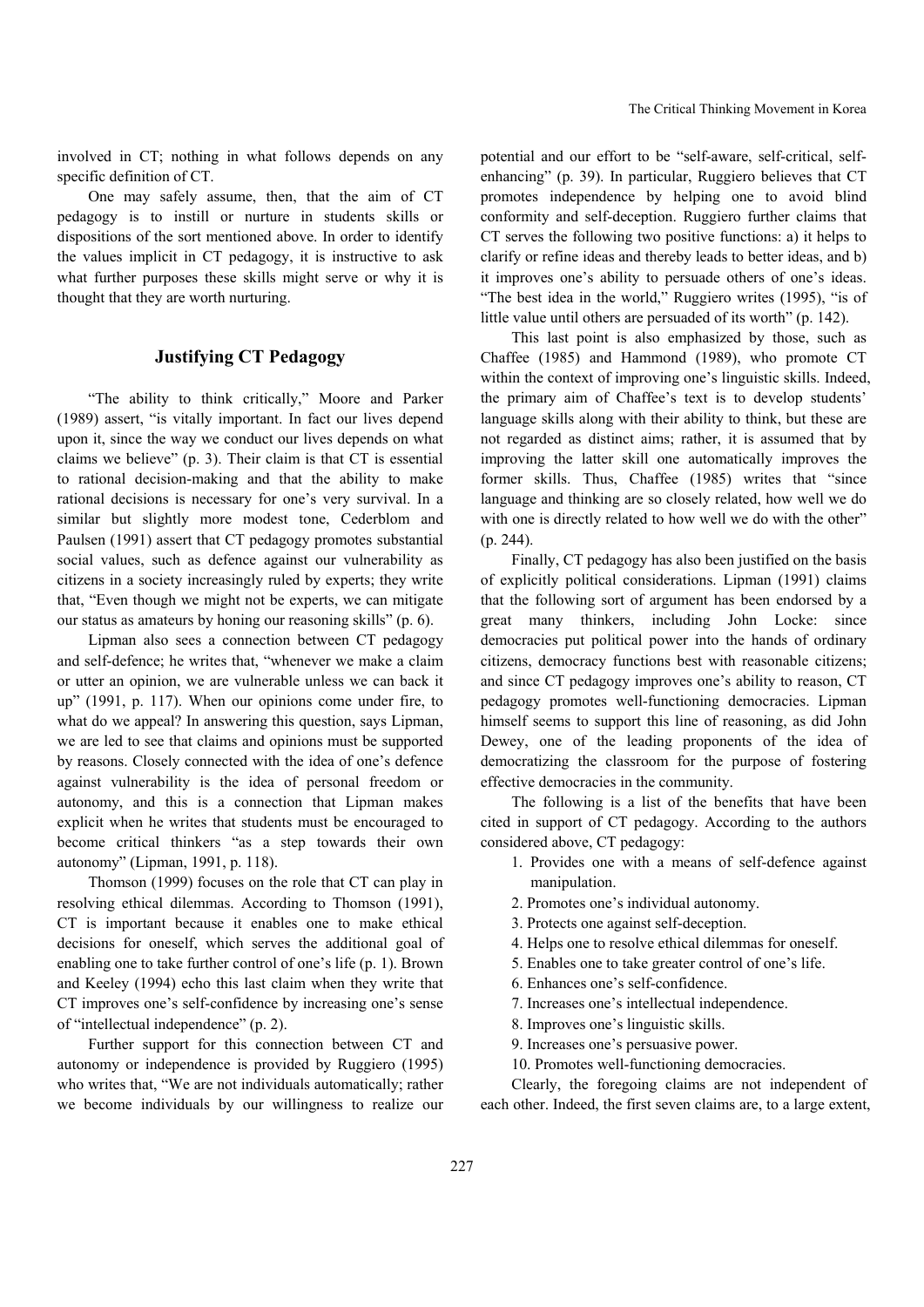variations on the same theme—that of individual autonomy. Furthermore, claims 8 and 9, which belong in a different group from the rest, are also related to each other, for the sort of persuasion mentioned in claim 9 is persuasion by means of language, as opposed to emotional manipulation or physical coercion. The idea is that by becoming a critical thinker one can improve one's mastery of the language and thereby use language more persuasively.

While proponents of CT pedagogy have offered a variety claims on its behalf, many of these claims can be organized around three basic concepts: autonomy, linguistic ability, and democracy. In response to the question, "Why should we teach critical thinking?" proponents of CT pedagogy have provided the following three answers: a) it enhances individual autonomy, b) it improves one's linguistic skills and, hence, one's ability to persuade, and c) it fosters well-functioning democracies. There may indeed be additional reasons for teaching CT, but the foregoing justifications—the first two in particular—should suffice to illustrate the problems that arise in attempting justify the teaching of CT within the context of Korean culture.

# **Justifying CT Pedagogy in the Context of Korean Culture**

#### *CT Pedagogy and Individual Autonomy*

Atkinson (1997) agrees that notion of individual autonomy and the primacy of the individual underlie CT pedagogy at a fundamental level, but he points out that "a vast amount of cross-cultural research shows that various cultural groups assume notions of the individual that are almost diametrically opposed to Western or at least mainstream US assumptions" (p. 80). In support of this point he cites, among other things, a number of studies that demonstrate that the Japanese are socialized in ways that are aimed at promoting group conformity more than individual autonomy. Clancy (1986), for example, shows that the two dominant values with which Japanese infants are socialized are empathy and conformity, and Carson (1992) concludes that Japanese children are trained in school to "value group goals above individual interests."

That the Japanese understand themselves in relation to groups differently than Westerners do is well documented. Reischauer and Jansen (1995), for example, claim that "Certainly no difference is more significant between Japanese and Americans, or Westerners in general, than the greater Japanese tendency to emphasize the group at the expense of the individual" (p. 128). And Matsumoto (1988) writes that, in Japanese culture, "acknowledgement and maintenance of the relative position of others, rather than preservation of an individual's proper territory, governs all social interaction" (p. 405). However, it would be a mistake to think that the grouporientation of the Japanese is a feature unique to Japanese culture. There is documented evidence that the Chinese display similar attitudes and patterns of behaviour (Scollon, 1991), as do the Indonesians (Brantley, 2003). What about the Koreans?

Joh (2002) asserts that young Koreans display "a high degree of traditional group identification" and that "their preferred way of decision-making is not by majority based on each individual's opinion, but rather on the traditional unanimous system that is focussed on its betterment as a whole" (p. 397). Joh (2002) also notes that the strong bonding within Korean families has "resulted in feelings of interdependence and harmony" and has formed "traditional values against individualism" (p. 401). Similarly, Baek (2002) claims that obedience to one's parents is a more important characteristic of Korean culture than are individual rights (p. 376). She adds that "Korean society preserves a more traditional, conforming, authoritarian, and statusoriented culture compared with Western society," and she cites cross-cultural studies showing that Korean children are socialized to respect tradition, authorities, and appropriate role-behaviour more than their Western counterparts (Baek, 2002, p. 376). Park (1997) reiterates these views in claiming that Korea's group-oriented culture stands in "sharp contrast with individualist liberalism based on the pursuit of selfinterest" (p. 154).

In describing themselves and their own culture in relation to Western culture, Koreans with an understanding of both cultures repeatedly point out that they are less individualistic, that they operate more in terms of groups, and that the most important group of all is the family into which one is born and raised. It is a familiar pattern throughout much of East Asia, one which is surely related to the historical influence of Confucianism, since an individual's subordination to the family is a cardinal precept in Confucian ethics (Thut & Adams, 1964). It would be wrong, of course, to suppose that the Koreans or Japanese are entirely lacking in any concept of self or that they see themselves only in terms of their relations to others. However, it would be just as great a mistake to ignore the significant differences regarding attitudes towards individualism and group behaviour that exist between Koreans and Americans, for example. These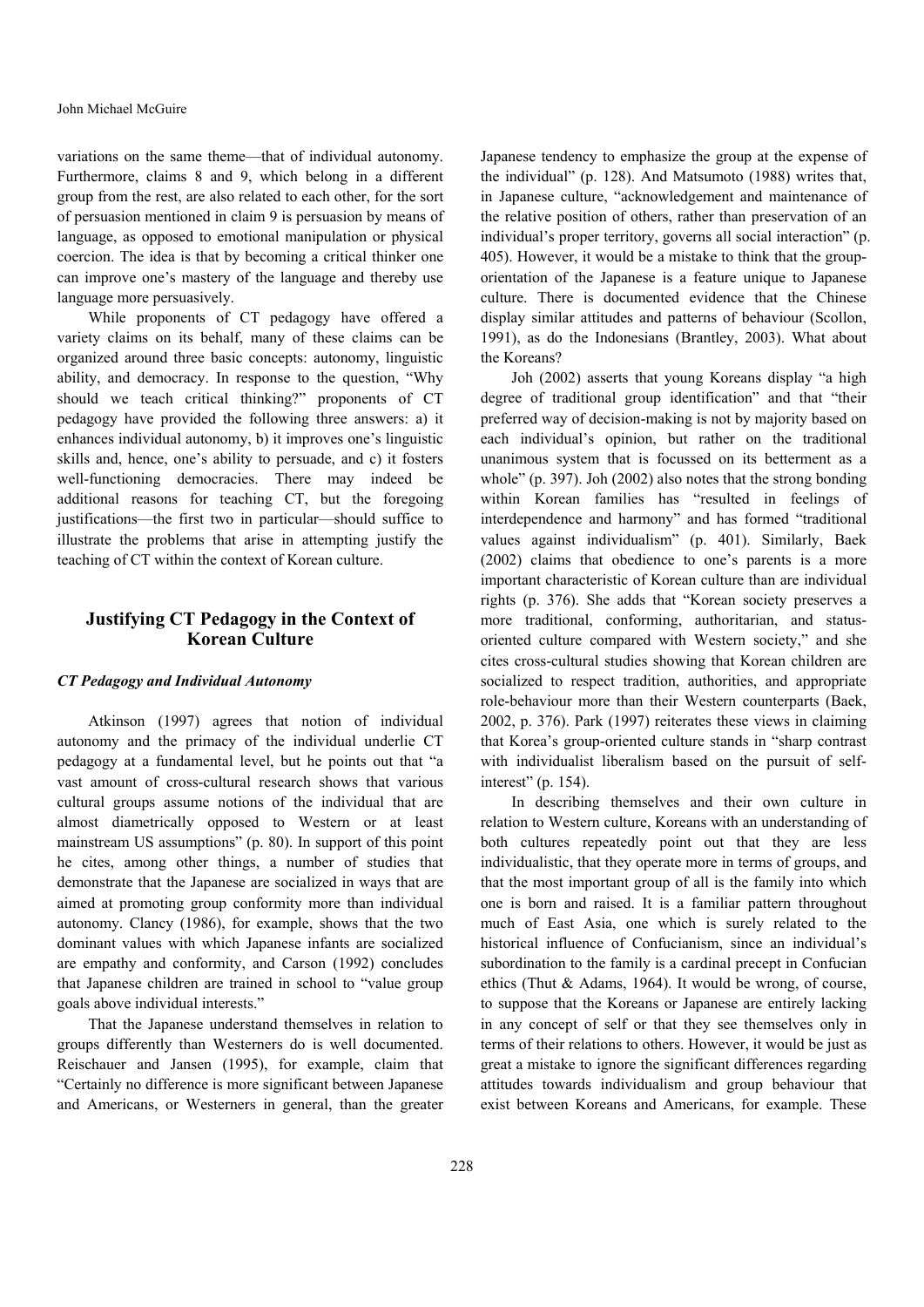differences, moreover, are clearly relevant to the justification of CT pedagogy.

One of the chief aims of CT pedagogy is to train one how to *think for oneself* and how to avoid blind conformity. Consider, for example, the following passage from a standard CT textbook:

Harmful conformity is what we do instead of thinking in order to belong to groups or to avoid the risk of being different. Such conformity is an act of cowardice, a sacrifice of independence for a lesser good. In time it makes us more concerned about what others think than about what is right and true and sensible. Once we begin to conform, we quickly find ourselves saying and doing not what we believe is best, but what others want or expect us to say and do. That focus dulls our ability to think creatively and critically (Ruggiero, 1995, p. 45).

It would be difficult to find a better example of the clash between CT pedagogy and patterns of socialization indigenous to group-oriented cultures. Like the Japanese, Koreans are socialized to have great concern for what others think, and it is customary in Korean culture to make sacrifices for the sake of group harmony. However, Koreans do not view the sacrificing of one's independence for the sake of group harmony as an act of cowardice. On the contrary; they see the sacrificing of group harmony for the sake of independence as an act of selfishness or arrogance.

In order to nurture and enhance one's intellectual independence and autonomy, CT pedagogy attempts to wean one away from the influence of tradition, hierarchically based authority, especially the authority of teachers, and grouporiented conformity. However, these are the very things that Koreans are socialized to value and respect. As such, the justification of CT pedagogy that appeals to individual autonomy is not nearly as persuasive in a Korean context as it is in an American context, where individual autonomy is regarded as the most important social value. Indeed, insofar as the appeal to individual autonomy clashes with dominant values in Korean culture, one could argue that, from a Korean perspective, this justification of CT pedagogy is highly irrational.

## *CT Pedagogy and Language Skills*

Edward T. Hall (1976) is credited with drawing the distinction between "high context" and "low context" communication in order to mark the significant difference in the degree to which members of different cultural groups rely on verbal and non-verbal clues in their customary patterns of communication. In high context communication, non-verbal messages can be more important than what is actually said, status and identity are often conveyed non-verbally and require acknowledgement, meaning is largely implicit in the context, directness of expression is avoided, and criticism is generally considered impolite. Low context communication, on the other hand, is more direct and literal, and information is more explicit and verbalized. Hall and others believe that the dominant form of communication in many Western cultures, and in US society in particular, is of the low context variety, whereas high context communication is the norm in many Asian cultures. Interestingly, the distinction between high context and low context patterns of communication seems to overlap considerably with the distinction between group-oriented and individualistic cultures.

Consider, for example, Reischauer and Jansen's description of typical patterns of communication among the Japanese:

To operate their group system successfully, the Japanese have found it advisable to avoid open confrontations. Varying positions are not sharply outlined and their differences analyzed and clarified. Instead, each participant in a discussion feels his way cautiously, unfolding his own views only as he sees how others react to them. Thus, any sharp conflict of views is avoided before it comes out into the open. The Japanese even have a word, *haragei*, "the art of the belly," for this meeting of minds, or at least the viscera, without clear verbal interaction. They have a positive mistrust of verbal skills, thinking that these tend to show superficiality in contrast to inner, less articulate feelings that are communicated by inference or nonverbal means. (1996, p. 136)

The foregoing description of Japanese styles of negotiation is a perfect example of high context communication. Brantley (2003) gives a similar account of communication patterns among the Indonesians, and descriptions of the Chinese show that they too adhere closely to the high-context model (Tan, 1999). What about the Koreans?

Kim (2003) notes that, as a result of the Confucian tradition that discourages verbosity, "Koreans have become accustomed to communication dependent on a given circumstance" and they tend to communicate "through indirect, implicit and non-verbal means" (p. 94). Furthermore, he writes that "Koreans tend to obviate the need to explicitly articulate their viewpoints and persuade others," and that communication in Korea is "geared to promoting bonds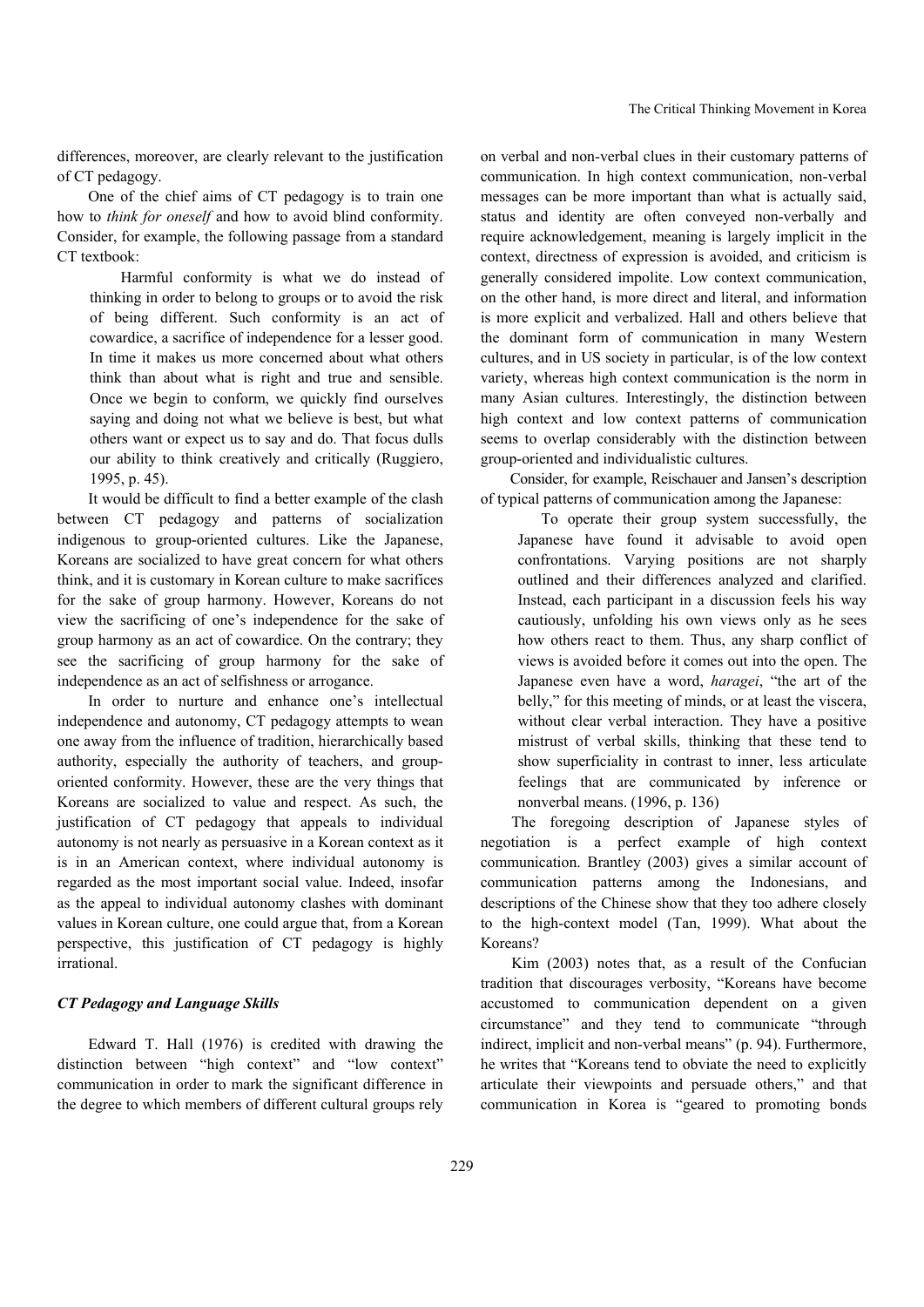rather than enhancing information exchange and developing persuasive skills" (Kim, 2003, p. 96). Suh (1996), a Korean linguist, writes that:

The frequent use of elliptical expressions in Korean is a hotbed on which semantic implications flourish. The gap created by the use of ellipses is a space out of which a depth of meaning far beyond explicit statements grows. Koreans take immense pleasure in expressions such as *ishim chonshim* (communion with minds), a kind of telepathic communication, a contact of mind with mind unmediated by words (p. 45).

According to Suh, the great use of ellipses among the Koreans poses serious interpretive problems in the case of written speech, where an extra-linguistic context to guarantee the recoverability of meaning is not readily available. In that case, Suh (1996) claims, "ellipsis may end up a loose bundle of unclear sentences which leap over the process of systematic reasoning to non-sequitur conclusions" (p. 46). The descriptions given by Kim and Suh strongly suggest that the Koreans, like the Japanese, tend toward high context communication, and that the communicative characteristics of both cultures differ sharply from those of English-speaking cultures. This fact is clearly relevant to the second justification for CT pedagogy.

Kim (2003) points out that, as a result of their tendency not to explicitly articulate their viewpoints and persuade others, Koreans have found "no pressing need to develop Western-style argumentation, logic, and rhetoric" (p. 96). Suh (1996) echoes this point when he notes that the Korean habit of ellipses in discourse reiterates itself in an ellipses in thinking, resulting in a tendency to put into practice "what the heart feels," while "bypassing the process of deliberating why and for what reason it should be done" (p. 46). As a result, he writes, "Koreans live by feeling, emotion, and attachment (all of which can be summed up in the word *cheong*) while relatively lacking in the so-called 'Western' qualities of reason, logic, and rationality" (Suh, 1996, p. 46).

Suh's point, presumably, is not that Koreans lack the ability to reason or to think logically, but rather that their typical patterns of communication, which make frequent use of ambiguity and ellipsis, do not manifest the clarity, precision, and logical progression of ideas that are normative ideals in other languages, such as English. However, these norms of clarity, precision, and logical progression are the very qualities that CT pedagogy attempts to nurture. Therefore, if it is true that customary patterns of communication among Koreans do not manifest or even aim towards the standards of CT, then the belief that CT

pedagogy will improve one's persuasive powers is false from a Korean perspective. Suh (1996) nicely illustrates this point when he notes that, while Koreans are not unaware of the advantage of precision in linguistic communication, the use of precision "gives them a chill as an expression of being too practical and calculating and of a mind of being too geared to maximum profit and efficiency" (p. 43). The Koreans are attracted, he explains, "to the hazy warmth of blanket terms, especially in everyday discourse" (Suh, 1996, p. 43). However, if this is so, then the hapless critical thinker who attempts to persuade such people through the clear articulation of carefully constructed arguments is more likely to achieve rejection than persuasive success.

In general, the idea that CT pedagogy will improve one's linguistic skills and persuasive powers makes sense only within those cultural contexts in which CT skills function as normative ideals of linguistic communication. In cultural contexts in which this is not the case, such as in Korea and Japan, the idea is simply false. Thus, from a Korean point of view, the second justification for CT pedagogy is just as bad as the first.

# **Conclusion**

The Korean education system is not without its merits. However, one of the widely acknowledged weaknesses of the system is its over-reliance on teacher-centered instructional methodologies involving rote-memorization. Since the CT movement addresses this weakness and aims to replace pedagogies that promote intellectual passivity with approaches that nurture students' thinking skills, one may reasonably wonder why there have not been greater efforts or success in spreading CT pedagogy across the curriculum or throughout the education system in Korea.

In order to understand why the CT movement has failed to permeate the Korean education system, it will not suffice to point to the role of the university entrance exam or other features of the education system itself, for these things too, as we have seen, are just as much in need of an explanation as is the relative failure of the CT movement in Korea. A deeper, more satisfying explanation is needed, one that examines the values implicit in CT pedagogy in light of the dominant values and practices in Korean society. The explanation offered in this article shows that the values implicit in CT pedagogy clash with important features of Korean culture.

CT pedagogy is commonly justified by recourse to the fact that 1) it enhances one's intellectual independence and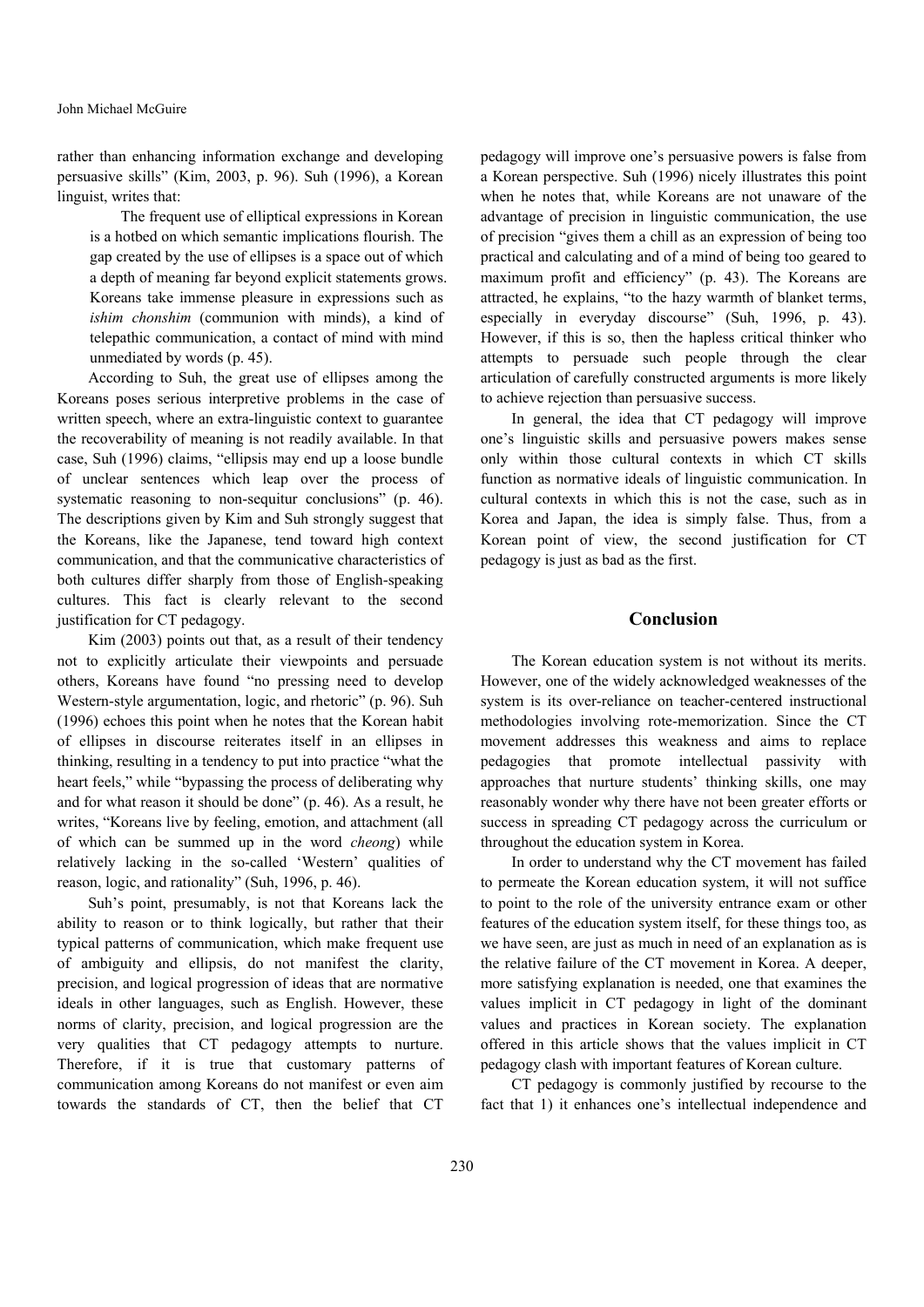individual autonomy and 2) it increases one's mastery of the language and persuasive powers. However, what is overlooked by many of those Western educators who hail CT pedagogy as constituting the very heart of education is the fact that these justifications are heavily dependent on culturally specific values and practices that conflict with important features of certain non-Western cultures. Within the context of Korean culture, both of these justifications are problematic. The first justification of CT pedagogy is undermined by the fact that, in nurturing the intellectual autonomy of students, CT pedagogy weans students away from the influence of some of the very things that Koreans are socialized to value, such as tradition, hierarchically based authority, and group-oriented conformity. The second justification for CT pedagogy is belied by the fact that successful communication in Korean contexts is not nearly as dependent on the norms of CT as is communication in English; indeed, some of the norms of CT run contrary to customary patterns of communication among the Koreans.

The central claim of this article is that there are features of Korean culture that presently inhibit the spread of CT pedagogy throughout the nation's education system. It does not follow from this that the CT movement cannot, or will never permeate the Korean education system, for cultures are clearly malleable and dynamic. A question therefore remains as to whether or not greater efforts should be made to embrace the CT movement and change those features of Korean culture that presently inhibit the spread of CT pedagogy throughout the Korean education system. While this, alas, is a question that goes beyond the scope of the present paper, it should be noted that the answer to this question is by no means obvious. It is no coincidence that the CT movement, which promotes pedagogies that seek to nurture students' autonomy and intellectual independence, arose first in what is widely regarded as the most individualistic of all societies, the US. Indeed, it is only to be expected that the dominant values in a society—for example, individual autonomy in the case of the US—should be expressed in that society's principal pedagogical methods or guiding educational philosophies. However, while there is much to be said in support of instructional methodologies that promote CT, there is a legitimate cause for concern about vigorously promoting CT pedagogy in Korea, insofar as the spread of CT pedagogy throughout the Korean education system might weaken or undermine dominant values or norms in Korean culture.

The question of whether or to what extent CT pedagogy should be promoted within the Korean education system raises complex cultural and ethical issues that go beyond the bounds of purely educational concerns. It is a question that must be answered, not only by educators and educational administrators in Korea, but by all those with an interest or stake in Korean culture. The present paper, while not attempting to answer this question, may be of some assistance to those who are in a position to answer it by helping them to identify some of the cultural costs of promoting CT pedagogy in Korea.

---------------------------------------------------------------------

## *Notes*

1. Reference material for the characterization of CT pedagogy, in Section 2, and its justification, in Section 3, was derived from a search of The Philosopher's Index using the descriptors "critical thinking," "critical reasoning," and "critical thinking pedagogy." Material for the description, in Section 4, of Korea's educational values was derived form a search of Education Resources Information Center (ERIC) using the descriptors "moral education in Korea" and "moral development in Korean education." Some of the works cited in the material derived from these searches were also used; search results that were only tangentially related to the central issues of this paper were not used. Seth (2002) was particularly helpful for understanding the Korean education system and Korea's educational values.

## **References**

- Ahern-Rindell, A. J. (1998). Applying inquiry-based and cooperative group learning strategies to promote critical thinking. *Journal of College Science Teaching*, *28* (3), 203-207.
- Atkinson, D. (1997). A critical approach to critical thinking in TESOL. *TESOL Quarterly, 32*(1), 71-94.
- Baek, H. J. (2002). A comparative study of moral development of Korean and British children. *Journal of Moral Education, 31*(4), 373-391.
- Brantley, B. (2003). Resolving cultural value conflicts in critical thinking: A fuzzy logic approach. *Journal of Religious and Social Research, 2*(1). Retrieved April 8, 2006, from http://www.oxnet.com/sofschol/vol%202% 20no%201/vol%202%20brantley-a.htm
- Brookfield, S. (1988). *Developing critical thinkers: Challenging adults to explore alternative ways of thinking and acting*. San Francisco: Jossey-Bass.
- Brown, N., & Keeley, S. (1994). *Asking the right questions:*